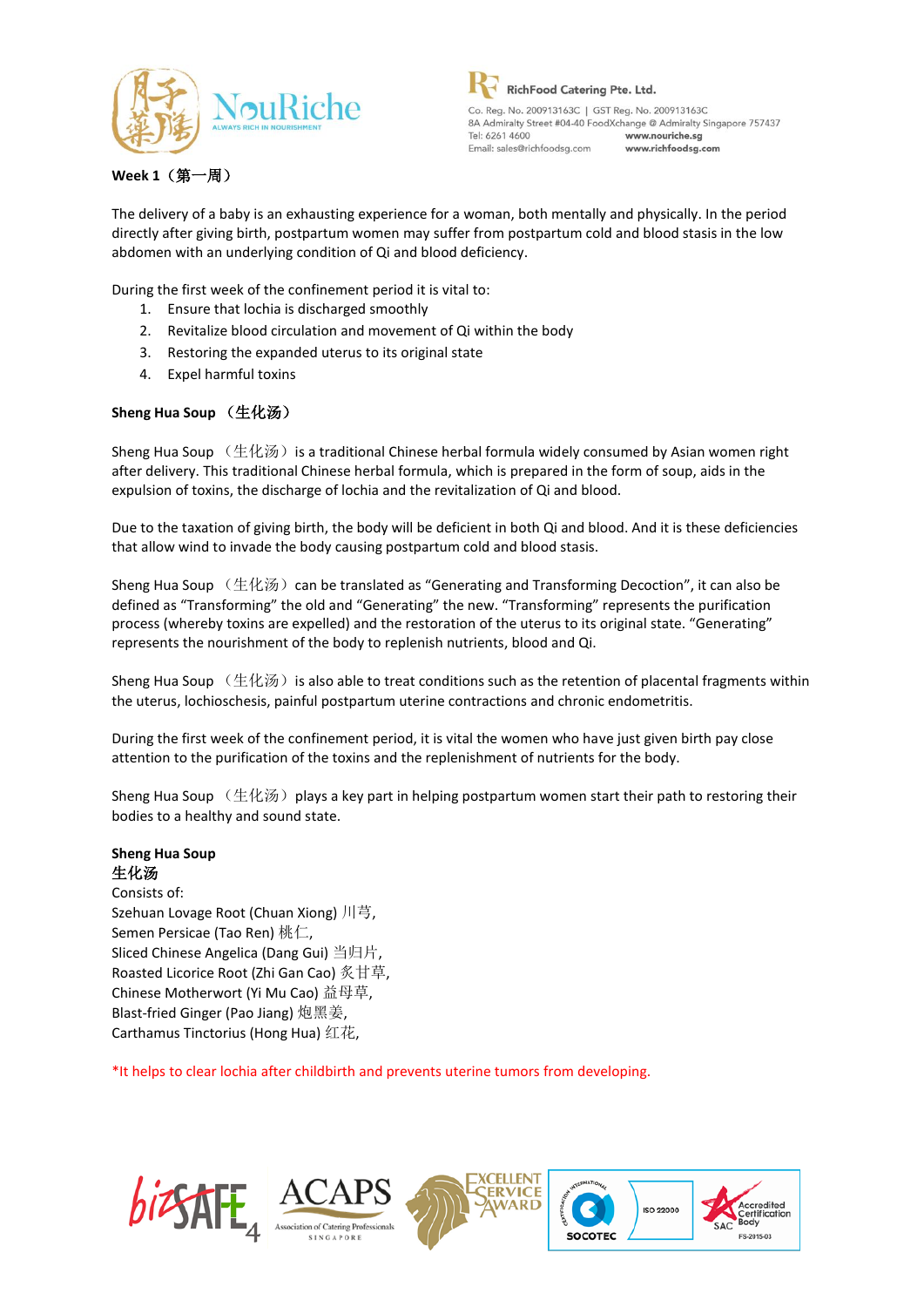

\*Szehuan Lovage Root (Chuan Xiong) improves the flow of Qi, blood flow and relieves pain.

\*Semen Persicae (Tao Ren) is used as an anti-coagulation, anti-hypertensive, anti-inflammation, detoxification, anti-allergenic agent and to relieve pain, constipation.

\*Roasted Licorice Root (Zhi Gan Cao) invigorates Qi and nourishes Yin, promotes Yang and regulates pulse.

\*Chinese Motherwort (Yi Mu Cao), if taken on a regular basis, improve abnormal menstrual cycles. Due to antispasmodic effects, Motherwort is helpful to restore uterine muscle tone after the childbirth. It may also have relaxing effects on the nervous system, it is effective in physical as well as in emotional symptoms of premenstrual syndrome and menopause. Motherwort is also used to improve circulation, lower blood lipids, and reduce platelet aggregation. (Not for pregnancy stage)

#### **Foods to Avoid After Birth**

The main purpose of following an ideal diet after birth is to help the mother recover physically and also to aid in the healing of the C-Section incision or natural delivery. Some foods are best to be avoided after natural birth or towards the recovery of the C-Section incision.

**Foods to Avoid Birth:**

#### **1) Seafood**

Mainly hairtail, yellow croaker, silver pomfret, freshwater mussel, shrimp, crab and other similar seafood. These types of seafood are generally salty and 'cold' and they may also contain toxins that are detrimental to mothers after a C-Section, especially for those that are hypersensitive. Consuming these types of seafood may cause asthma, allergic reactions such as nettle rash, swelling and other skin irritations.

#### **2) Poultry**

Mainly chicken, beef, mutton and duck eggs etc. They are generally considered as containing toxins and may also elevate blood pressure, dizziness, headaches and harm the liver. And slow down the healing process of wound.

**It is best to avoid these foods for the first 7 days after birth.**

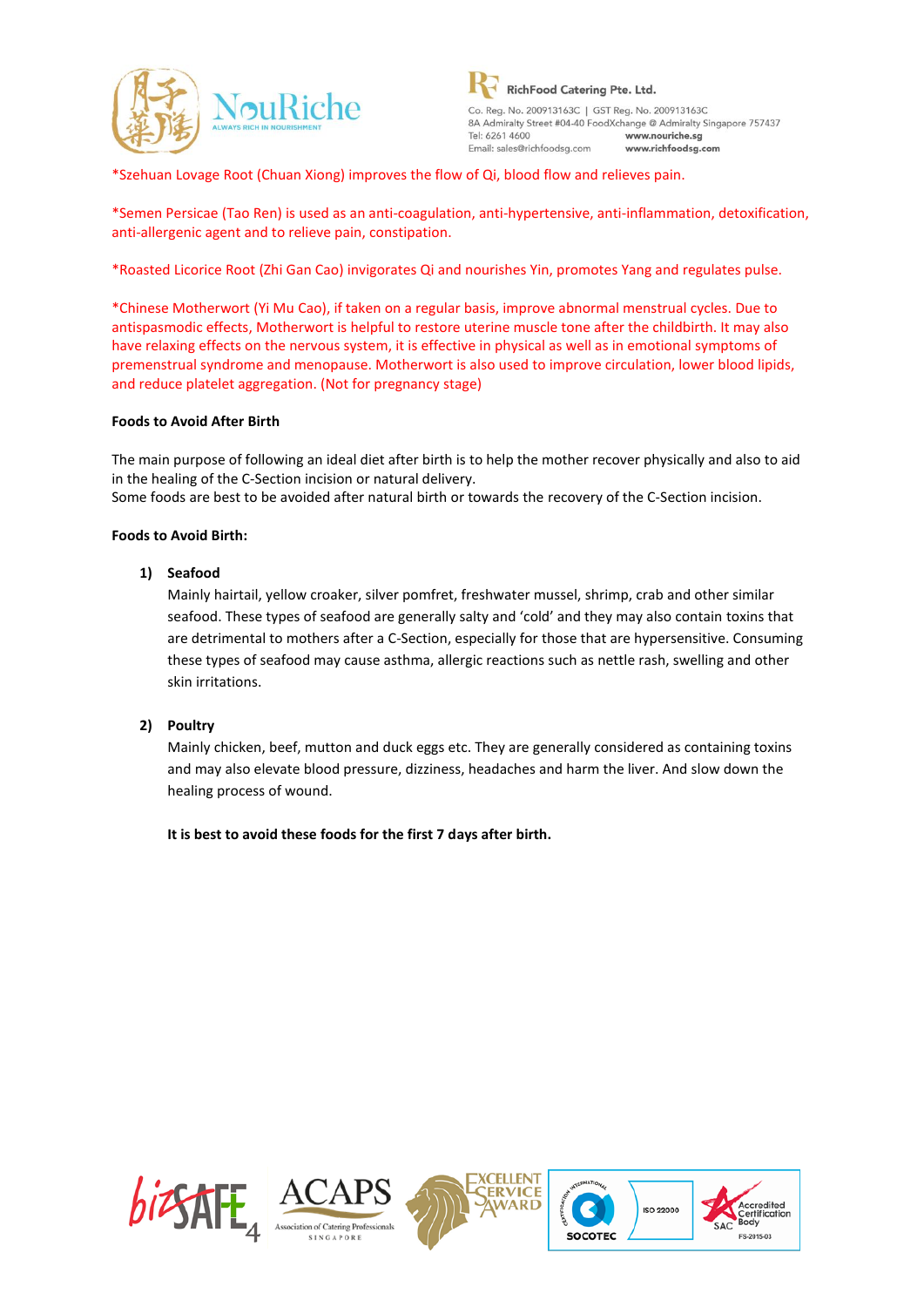



| <b>Confinement Meal Menu for Week 1</b> |                                                                                   |                                                                                         |
|-----------------------------------------|-----------------------------------------------------------------------------------|-----------------------------------------------------------------------------------------|
|                                         | Lunch                                                                             | <b>Dinner</b>                                                                           |
| <b>Monday</b>                           | Sheng Hua Soup<br>生化汤                                                             | Dioscorea Polystachya (Chinese Yam) &<br>Wolfberry (Qi Zhi) w/ Pork Rib Soup<br>山药枸杞排骨汤 |
|                                         | Steamed Pork Rib w/ Wolfberry (Qi Zhi) &<br>Pumpkin<br>枸杞南瓜蒸排骨                    | Steamed Snakehead Fish w/ Asparagus, Carrot<br>& Mushroom<br>麒麟蒸生鱼                      |
|                                         | Stir Fried Kai Lan w/ King Oyster Mushroom<br>芥兰扒杏包菇                              | Stir Fried Snow Pea & Fungus w/ Sliced Pork<br>甜豆木耳肉片                                   |
|                                         | Red Bean Tea<br>红豆茶                                                               | Red Bean Tea<br>红豆茶                                                                     |
|                                         | <b>Grain Rice</b><br>五谷饭                                                          | <b>Grain Rice</b><br>五谷饭                                                                |
| <b>Tuesday</b>                          | Black Bean w/ Pork Rib<br>黑豆排骨汤                                                   | Nourishing Cordyceps w/ Threadfin Fish Soup<br>虫草滋补午鱼汤                                  |
|                                         | Steamed Cod Fish w/ Spinach<br>翡翠雪鱼                                               | Stir Fried Pork Collar w/ Sesame Oil<br>麻香猪松板                                           |
|                                         | Stir Fried French Bean w/ Wood Ear Fungus<br>(Auricularia auricula-judae)<br>四季云耳 | Stir Fried Celery w/ Mushrooms<br>西芹双菇                                                  |
|                                         | Nourishing Burdock Tea<br>养生牛蒡茶                                                   | Nourishing Burdock Tea<br>养生牛蒡茶                                                         |
|                                         | <b>Brown Rice</b><br>糙米饭                                                          | <b>Brown Rice</b><br>糙米饭                                                                |
| Wednesday                               | Solomonseal Rhizome (Yu Zhu), Wolfberry (Qi<br>Zhi) Pork Rib Soup<br>玉竹枸杞排骨汤      | Sheng Hua Soup<br>生化汤                                                                   |
|                                         | Stir Fried Snakehead Fish w/ Rice Wine<br>三杯生鱼                                    | Braised Pork Shank w/ Potato<br>清炖马铃薯肉 (猪腱肉)                                            |
|                                         | Stir Fried Asparagus w/ White Fungus<br>芦笋白木耳                                     | Stir Fried Kai Lan w/ Sliced Snakehead Fish<br>芥兰鱼生片                                    |
|                                         | Astragalus, Wolfberry (Qi Zhi) & Red Date Tea<br>黄芪枸杞红枣茶                          | Astragalus, Wolfberry (Qi Zhi) & Red Date Tea<br>黄芪枸杞红枣茶                                |
|                                         | <b>Rice Berry</b><br>紫米饭                                                          | <b>Rice Berry</b><br>紫米饭                                                                |
|                                         |                                                                                   |                                                                                         |







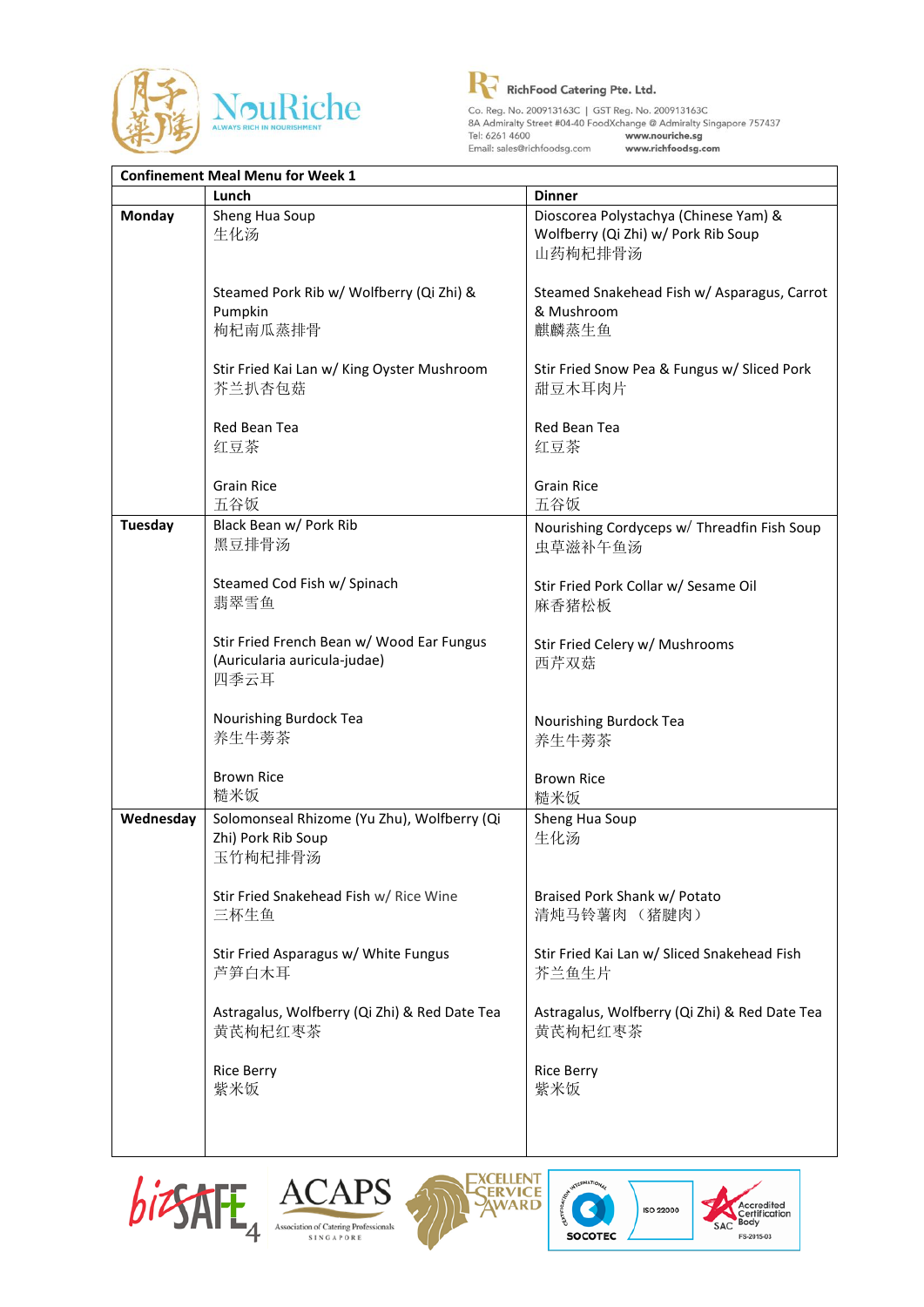



| Thursday | Black Fungus w/ Pork Rib Soup<br>黑木耳排骨汤                        | Nourishing Red Date w/ Snakehead Fish Soup<br>滋养,红枣生鱼汤 |
|----------|----------------------------------------------------------------|--------------------------------------------------------|
|          |                                                                |                                                        |
|          | Steamed Salmon w/ Ginkgo<br>白果蒸鲑鱼                              | Pig's Trotter in Ginger & Vinegar<br>猪脚姜醋              |
|          |                                                                |                                                        |
|          | Braised Bean Curd, Red Carrot & Black Fungus<br>w/ Sliced Pork | Stir Fried Broccoli w/ Capsicum<br>彩椒花椰                |
|          | 家常豆腐                                                           |                                                        |
|          | <b>Wellness Tea</b>                                            | <b>Wellness Tea</b>                                    |
|          | 保健茶                                                            | 保健茶                                                    |
|          | **Logan & Wolfberry (Qi Zhi) Fried Rice                        | <b>Grain Rice</b>                                      |
|          | 桂圆枸杞炒饭                                                         | 五谷饭                                                    |
| Friday   | Sheng Hua Soup                                                 | Lemon Grass w/ Pork Rib Soup                           |
|          | 生化汤                                                            | 香茅姜排骨汤                                                 |
|          | Shredded Ginger w/ Sliced Pork                                 | Steamed Red Snapper Fish w/ Chinese                    |
|          | 子姜肉丝                                                           | Angelica Root (Dang Gui) & Red Date                    |
|          |                                                                | 当归红枣蒸红鲷鱼                                               |
|          | Stir Fried Snow Pea w/ Lion's Mane (Hericium                   | Stir Fried Spinach w/ Sliced Pork                      |
|          | Erinaceus) Mushroom<br>甜豆猴头菇                                   | 菠菜肉片                                                   |
|          |                                                                |                                                        |
|          | Black Bean & Licorice Tea<br>黑豆甘草茶                             | Black Bean & Licorice Tea<br>黑豆甘草茶                     |
|          |                                                                |                                                        |
|          | <b>Red Rice</b><br>红米饭                                         | <b>Red Rice</b><br>红米饭                                 |
|          |                                                                |                                                        |
| Saturday | Burdock Root (Niu Bang) w/ Pork Rib Soup<br>牛蒡排骨汤              | Eucommia Bark (Du Zhong) w/ Pork Rib Soup<br>杜仲补腰排骨汤   |
|          |                                                                |                                                        |
|          | "Five Willow" Red Snapper Fish<br>(Capsicums+Fungus+Mushroom)  | Sliced Pork w/ Onion & Ginger Sauce<br>姜汁洋葱肉片          |
|          | 五柳烧鱼 (彩椒+黑木耳+香菇) 红鲷鱼                                           |                                                        |
|          | Dioscorea Polystachya (Chinese Yam) w/ Sliced                  | Stir Fried Long Bean w/ Sesame Oil & Bean              |
|          | Pork                                                           | Curd                                                   |
|          | 山药肉片                                                           | 长豆炒麻油豆干                                                |
|          | Red Date Tea                                                   | Red Date Tea                                           |
|          | 红枣茶                                                            | 红枣茶                                                    |
|          | <b>Brown Rice</b>                                              | <b>Brown Rice</b>                                      |
|          | 糙米饭                                                            | 糙米饭                                                    |
|          |                                                                |                                                        |







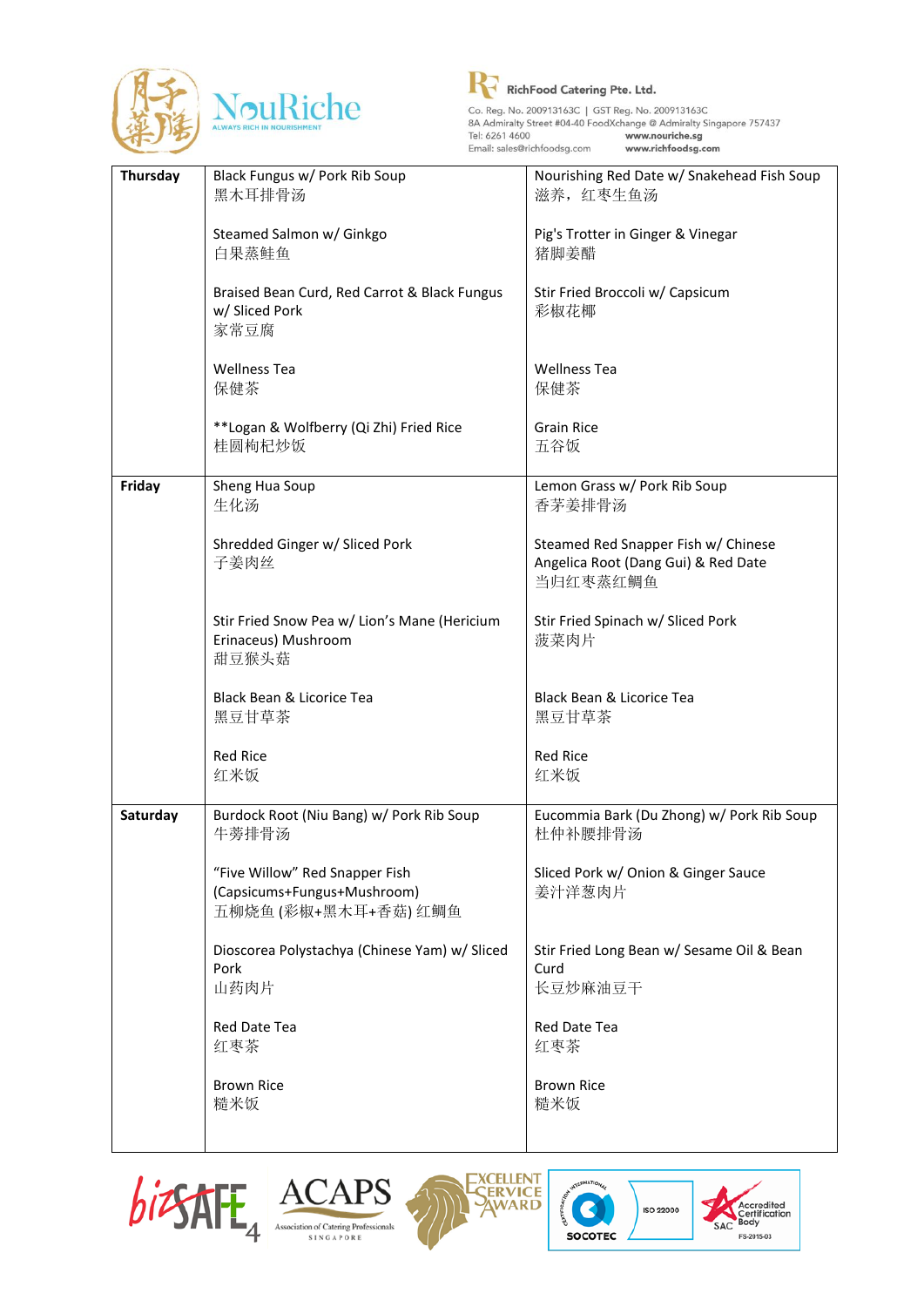



| Sunday | Mushroom w/ Pork Rib Soup<br>香菇排骨汤                     | Dioscorea (Huai Shan), & Wolfberry (Qi Zhi) w/<br>Salmon Soup<br>准山枸杞鲑鱼汤  |
|--------|--------------------------------------------------------|---------------------------------------------------------------------------|
|        | Stir Fried Water Bamboo Shoot w/ Sliced Pork<br>筊白笋烩肉片 | Eucommia Bark (Du Zhong), Sesame Oil w/<br><b>Sliced Pork</b><br>杜仲, 麻油白肉 |
|        | Stir Fried Broccoli w/ Sliced Snakehead Fish<br>花椰烩生鱼片 | Chayote w/ Mushroom<br>佛手鲜菇                                               |
|        | Barley & Oatmeal (Dessert)<br>薏仁燕麦粥 (甜品)               | Barley & Oatmeal (Dessert)<br>薏仁燕麦粥 (甜品)                                  |
|        | Qi Invigorating Tea<br>益气补虚养身茶                         | Qi Invigorating Tea<br>益气补虚养身茶                                            |
|        | <b>Rice Berry</b><br>紫米饭                               | <b>Rice Berry</b><br>紫米饭                                                  |

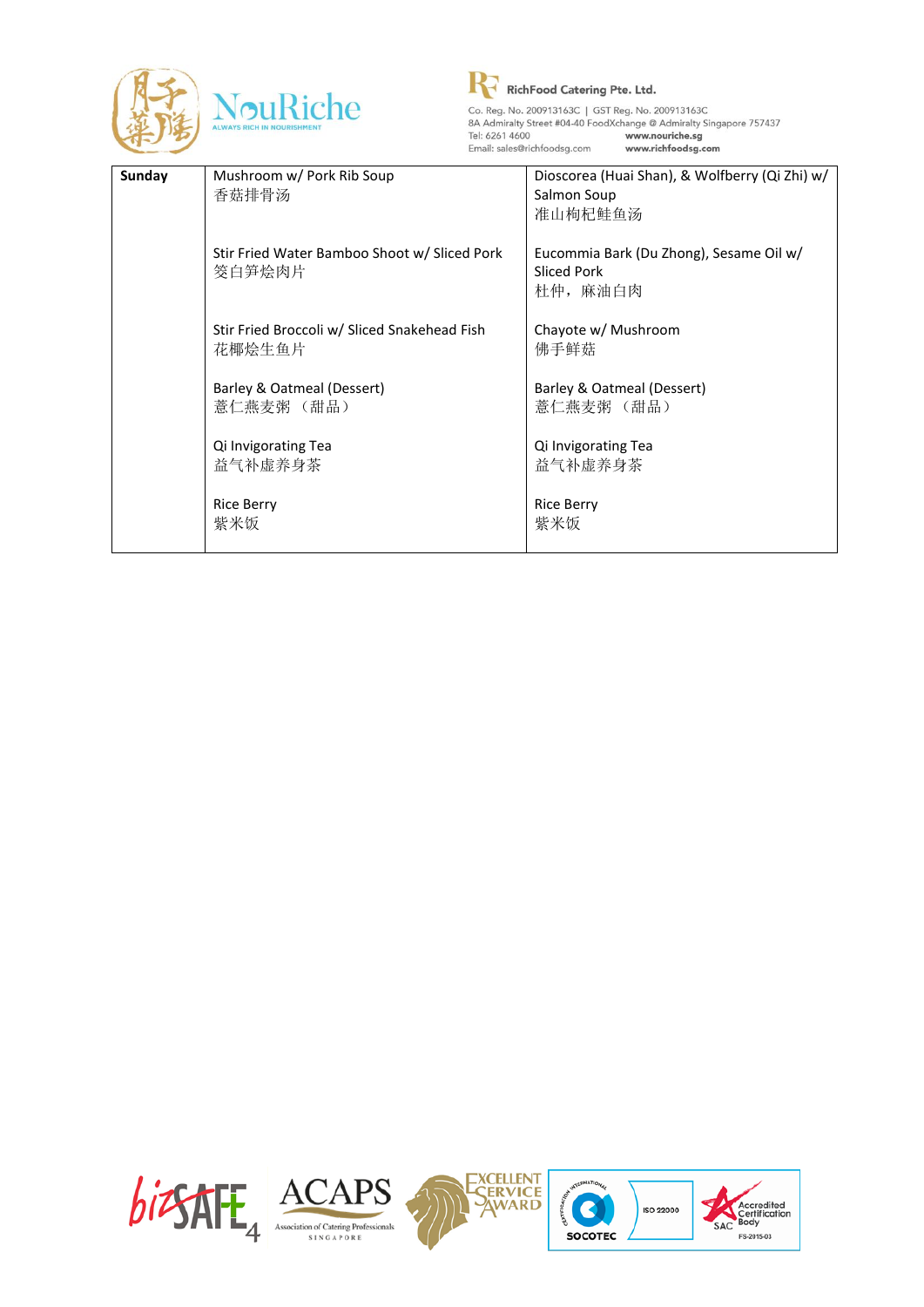



www.richfoodsg.com

|                | <b>Confinement Meal Menu for Week A</b>                                           |                                                                                  |  |
|----------------|-----------------------------------------------------------------------------------|----------------------------------------------------------------------------------|--|
|                | Lunch                                                                             | <b>Dinner</b>                                                                    |  |
| <b>Monday</b>  | Papaya & Peanut w/ Pork Rib Soup<br>木瓜花生排骨汤                                       | Chinese Angelica Root (Dang Gui) Chicken<br><b>Tonic Soup</b><br>当归, 北芪鸡汤        |  |
|                | Stir Fried Sliced Chicken w/ Capsicum<br>彩椒鸡片                                     | Steamed Red Snapper Fish w/ Ginger &<br>Wolfberry (Qi Zhi)<br>老姜枸杞蒸红鲷鱼           |  |
|                | Stir Fried Spinach w/ Mushrooms<br>波菜双菇(鸿禧菇+美白菇)                                  | Stir Fried Potato w/ Sliced Pork<br>白汁肉片(马铃薯+姜葱)                                 |  |
|                | Red Bean Tea<br>红豆茶                                                               | Red Bean Tea<br>红豆茶                                                              |  |
|                | <b>Grain Rice</b><br>五谷饭                                                          | <b>Grain Rice</b><br>五谷饭                                                         |  |
| <b>Tuesday</b> | Polygonum (He Shou Wu) Soup & Black Bean w/<br>Black-bone Chicken Soup<br>首乌黑豆乌鸡汤 | "Si Shen" Herbal w/ Pork Rib Soup<br>四神排骨汤                                       |  |
|                | Grilled Salmon w/ Ginger & Sesame<br>姜麻烤鲑鱼                                        | Stir Fried Chicken & Black Fungus w/ Rice<br>Wine<br>黑木耳鸡酒                       |  |
|                | Stir Fried Asparagus w/ Sliced Chicken<br>芦笋鸡片                                    | Stir Fried Vegetable, Red Date & Mushroom<br>w/ Sliced Snakehead Fish<br>红枣鲜蔬生鱼片 |  |
|                | Nourishing Burdock Tea<br>养生牛蒡茶                                                   | Nourishing Burdock Tea<br>养生牛蒡茶                                                  |  |
|                | <b>Brown Rice</b><br>糙米饭                                                          | <b>Brown Rice</b><br>糙米饭                                                         |  |
| Wednesday      | Dioscorea (Huai Shan) Pork Rib Soup<br>准山排骨汤                                      | Gastrodia (Tian Ma) w/ Threadfin Fish Soup<br>天麻午鱼汤                              |  |
|                | Steamed Chicken w/ Longan, Red Date &<br>Wolfberry (Qi Zhi)<br>三元蒸鸡(桂圆+红枣+枸杞)     | Honey Glazed Pork Rib w/ Sliced Ginger<br>姜丝, 蜜汁排骨                               |  |
|                | Stir Fried Kai Lan w/ Sliced Snakehead Fish<br>芥兰生鱼片                              | Stir Fried Pea w/ Baby Corn<br>碗豆片炒玉米芯                                           |  |
|                | Astragalus, Wolfberry (Qi Zhi) & Red Date Tea<br>黄芪枸杞红枣茶                          | Astragalus, Wolfberry (Qi Zhi) & Red Date Tea<br>黄芪枸杞红枣茶                         |  |
|                | <b>Rice Berry</b><br>紫米饭                                                          | **Fried Rice w/ Ginger & Egg<br>姜蛋炒饭                                             |  |







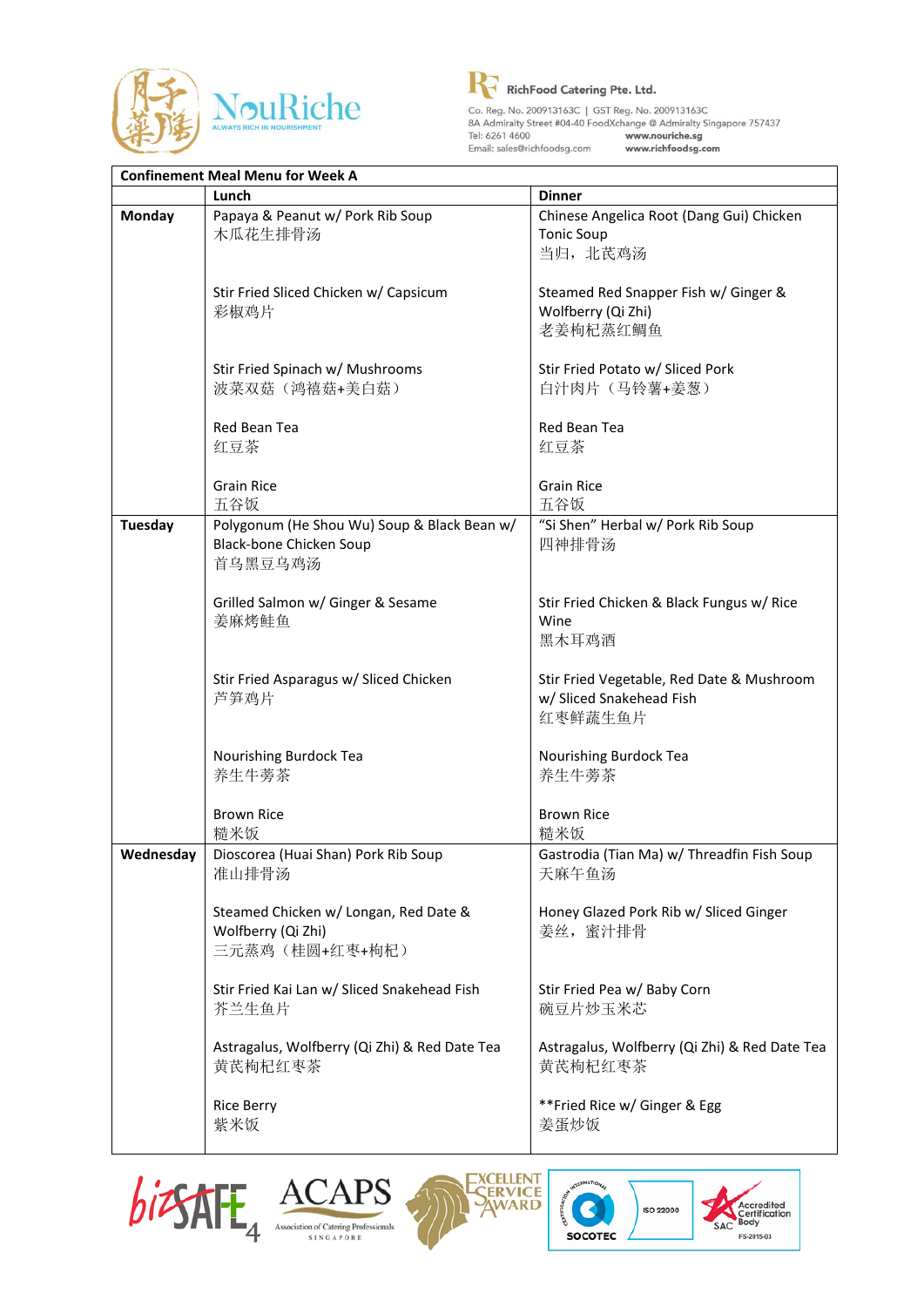



| Thursday | Eucommia Bark (Du Zhong), Chinese Angelica | Astragalus Root (Huang Qi), Codonopsis Root |
|----------|--------------------------------------------|---------------------------------------------|
|          | Root (Dang Gui) Chicken Soup               | (Dang Shen) w/ Pork Rib Soup                |
|          | 杜仲当归鸡汤                                     | 黄芪党参排骨汤                                     |
|          |                                            |                                             |
|          | Pig's Trotter in Ginger & Vinegar          | <b>Braised Turmeric Chicken</b>             |
|          | 猪脚姜醋                                       | 黄姜焖鸡                                        |
|          |                                            |                                             |
|          | Stir Fried Potato w/ Mushroom              | Stir Fried Broccoli w/ Garlic               |
|          | 马铃薯炒香菇                                     | 蒜香西兰花                                       |
|          |                                            |                                             |
|          | <b>Wellness Tea</b>                        | <b>Wellness Tea</b>                         |
|          | 保健茶                                        | 保健茶                                         |
|          |                                            |                                             |
|          | <b>Grain Rice</b>                          | <b>Grain Rice</b>                           |
|          |                                            |                                             |
|          | 五谷饭                                        | 五谷饭                                         |
| Friday   | Papaya w/ Snakehead Fish Soup              | Ten Herbal Chicken Soup                     |
|          | 木瓜生鱼汤                                      | 十全鸡汤                                        |
|          |                                            |                                             |
|          | "Hong Zao" (Red Glutinous Rice) Chicken    | Steamed Pork Rib w/ Astragalus Root (Huang  |
|          | 红糟鸡                                        | Qi)                                         |
|          |                                            | 黄芪蒸排骨                                       |
|          |                                            |                                             |
|          | Stir Fried French Bean w/ Sliced Pork      | Stir Fried Bean Curd w/ Capsicum &          |
|          | 四季肉片                                       | Mushroom                                    |
|          |                                            | 三色豆腐包(彩椒+香菇)                                |
|          |                                            |                                             |
|          | Black Bean & Licorice Tea                  | Black Bean & Licorice Tea                   |
|          | 黑豆甘草茶                                      | 黑豆甘草茶                                       |
|          |                                            |                                             |
|          | <b>Red Rice</b>                            | <b>Red Rice</b>                             |
|          | 红米饭                                        | 红米饭                                         |
|          |                                            |                                             |
| Saturday | Papaya, Coconut & Groundnut Chicken Soup   | Salvia Root (Dan Shen), Soybean w/ Pig's    |
|          | 木瓜椰肉花生鸡汤                                   | <b>Trotter Soup</b>                         |
|          |                                            | 丹参黄豆猪脚汤                                     |
|          |                                            |                                             |
|          | Braised Pork Shank w/ Herbs                | Shao-Xing Chicken                           |
|          | 清炖猪腱肉                                      | 绍兴鸡                                         |
|          |                                            |                                             |
|          | Stir Fried Kai Lan w/ Abalone Mushroom     | <b>Baked Cauliflower &amp; Potato</b>       |
|          | 芥兰鲍鱼菇                                      | 奶香花椰烩马铃薯                                    |
|          |                                            |                                             |
|          | Red Date Tea                               | Red Date Tea                                |
|          | 红枣茶                                        | 红枣茶                                         |
|          |                                            |                                             |
|          | <b>Brown Rice</b>                          | <b>Brown Rice</b>                           |
|          | 糙米饭                                        | 糙米饭                                         |
|          |                                            |                                             |
|          |                                            |                                             |
|          |                                            |                                             |
|          |                                            |                                             |









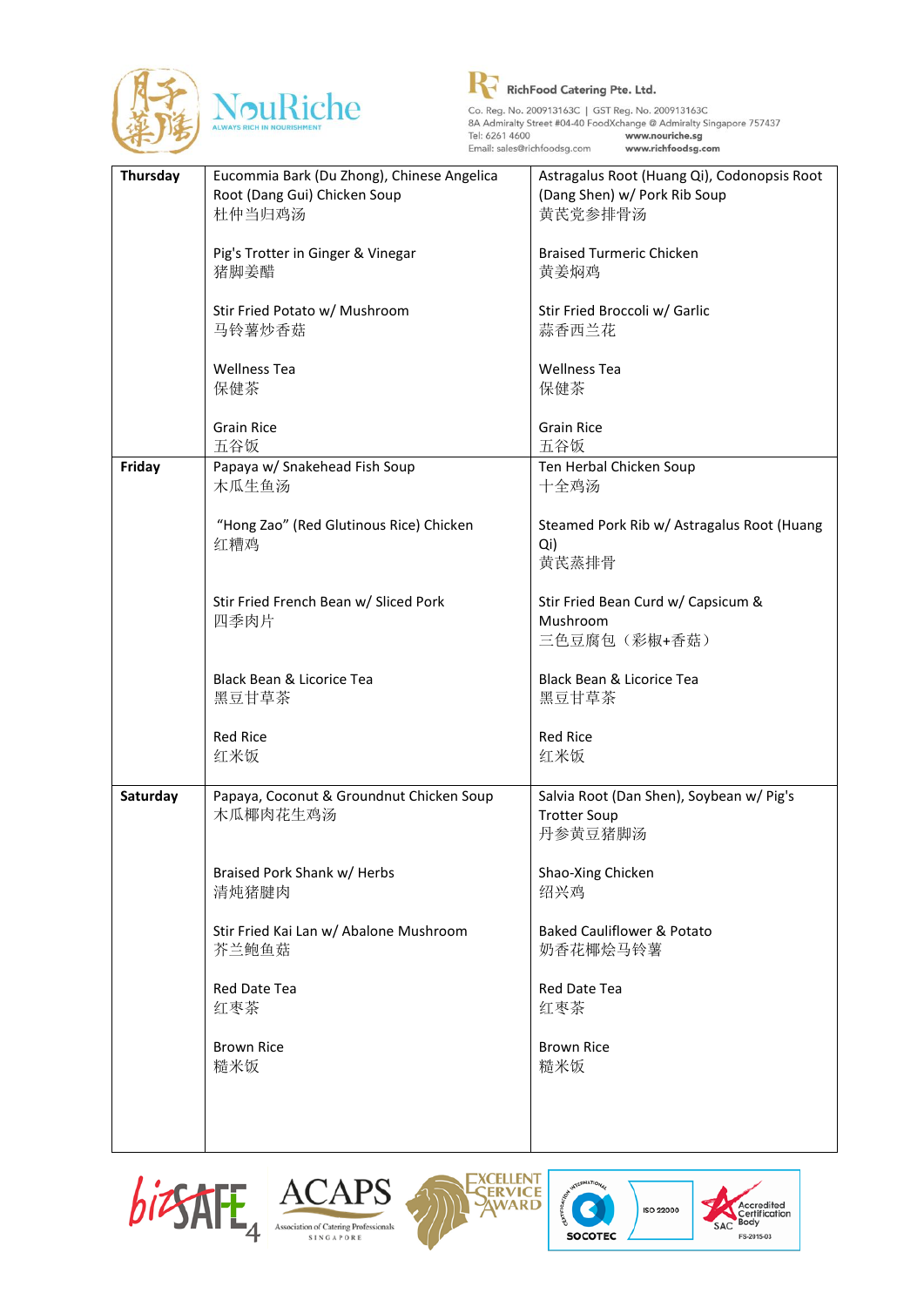

R RichFood Catering Pte. Ltd. Co. Reg. No. 200913163C | GST Reg. No. 200913163C<br>
8A Admiralty Street #04-40 FoodXchange @ Admiralty Singapore 757437<br>
Tei: 6261 4600<br>
Email: pale@ichkfoodca.com www.nutrible.edg.r Email: sales@richfoodsg.com www.richfoodsg.com

| Sunday | Eucommia Bark (Du Zhong) Pork Rib Soup<br>杜仲排骨汤        | Chinese Motherwort (Yi Mu Cao) w/ Sliced<br>Pork Soup<br>益母草肉片汤          |
|--------|--------------------------------------------------------|--------------------------------------------------------------------------|
|        | Braised Chicken w/ Chestnut & Dried Longan<br>栗子, 桂圆烧鸡 | Steamed Cod Fish w/ Gastrodia (Tian Ma)<br>天麻蒸雪鱼                         |
|        | <b>Braised Bean Curd</b><br>红烧豆腐                       | Stir Fried King Oyster Mushroom w/ Sliced<br>Pork Collar<br>麻油双宝(杏鮑菇+松板) |
|        | Qi Invigorating Tea<br>益气补虚养身茶                         | Qi Invigorating Tea<br>益气补虚养身茶                                           |
|        | <b>Rice Berry</b><br>紫米饭                               | <b>Rice Berry</b><br>紫米饭                                                 |

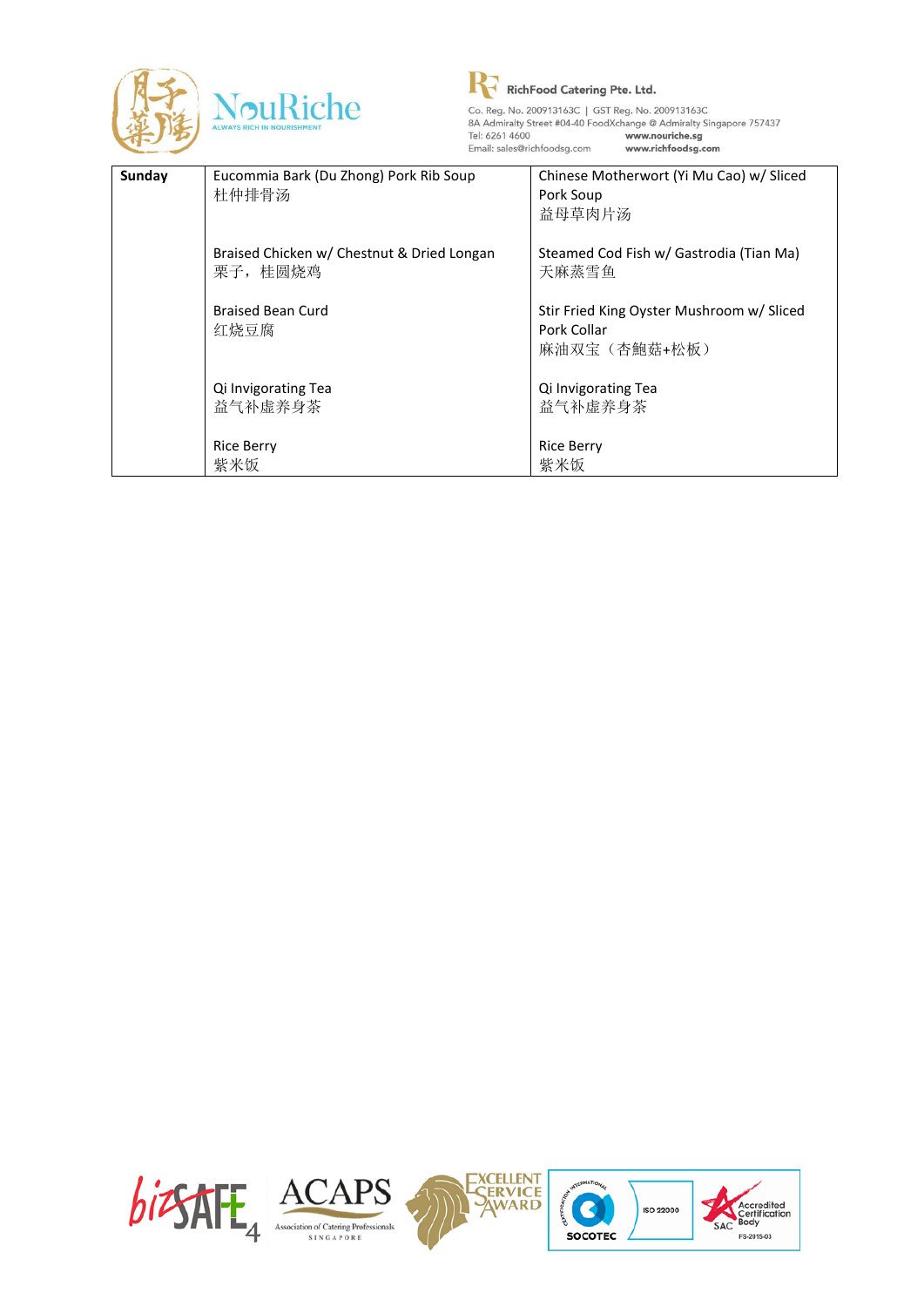



| <b>Confinement Meal Menu for Week B</b> |                                                                                            |                                                                        |
|-----------------------------------------|--------------------------------------------------------------------------------------------|------------------------------------------------------------------------|
|                                         | Lunch                                                                                      | <b>Dinner</b>                                                          |
| <b>Monday</b>                           | Lotus Root, Peanut w/ Chicken Soup<br>莲藕花生鸡汤                                               | "Liu Wei" Nourishing Pork Rib Soup<br>六味滋补排骨汤                          |
|                                         | Braised Pork Rib w/ Black Vinegar<br>黑醋米酒烧排骨                                               | <b>Herbal Chicken</b><br>药材鸡                                           |
|                                         | Stir Fried Celery & Baby Corn w/ Minced Pork<br>西芹玉米肉碎                                     | Stir Fried Asparagus w/ Brown Beech<br>Mushroom<br>芦笋鸿禧菇               |
|                                         | Red Bean Tea<br>红豆茶                                                                        | Red Bean Tea<br>红豆茶                                                    |
|                                         | <b>Grain Rice</b><br>五谷饭                                                                   | <b>Grain Rice</b><br>五谷饭                                               |
| Tuesday                                 | Papaya w/ Snakehead Fish Soup<br>木瓜生鱼汤                                                     | Dioscorea (Huai Shan) & Fungus w/ Black<br>Chicken Soup<br>淮山枸杞桂圆雪耳乌鸡汤 |
|                                         | Steamed Chicken w/ Astragalus Root (Huang Qi)<br>黄芪香菇蒸鸡                                    | Steamed Salmon w/ Black Fungus<br>黑木耳蒸鲑鱼                               |
|                                         | Potato w/ Seaweed & Minced Pork<br>紫菜肉碎烩薯片                                                 | Stir Fried Vegetable w/ Bulbus Lilii<br>百合时蔬(四季豆+百合+莲子+红椒)             |
|                                         | Nourishing Burdock Tea<br>养生牛蒡茶                                                            | Nourishing Burdock Tea<br>养生牛蒡茶                                        |
|                                         | <b>Brown Rice</b><br>糙米饭                                                                   | <b>Brown Rice</b><br>糙米饭                                               |
| Wednesday                               | Radix Astragali (Bei Qi), Codonopsis Pilosula<br>(Dang Shen) Black Chicken Soup<br>北芪党参乌鸡汤 | Polygonum (He Shou Wu) w/ Pork Rib Soup<br>首乌排骨汤                       |
|                                         | Steamed Threadfin Fish w/ Chicken Essence<br>鸡精蒸午鱼                                         | Braised Pork Shank w/ Herbs<br>药燉猪腱肉                                   |
|                                         | Stir Fried Broccoli w/ Lion's Mane (Hericium<br>Erinaceus) Mushroom 香蒜花椰猴头菇                | Stir Fried Snow Pea & Mushroom<br>甜豆香菇                                 |
|                                         | Astragalus, Wolfberry (Qi Zhi) & Red Date Tea<br>黄芪枸杞红枣茶                                   | Astragalus, Wolfberry (Qi Zhi) & Red Date Tea<br>黄芪枸杞红枣茶               |
|                                         | <b>Rice Berry</b><br>紫米饭                                                                   | **Fried Rice w/ Ginger & Egg<br>姜蛋炒饭                                   |
|                                         |                                                                                            |                                                                        |







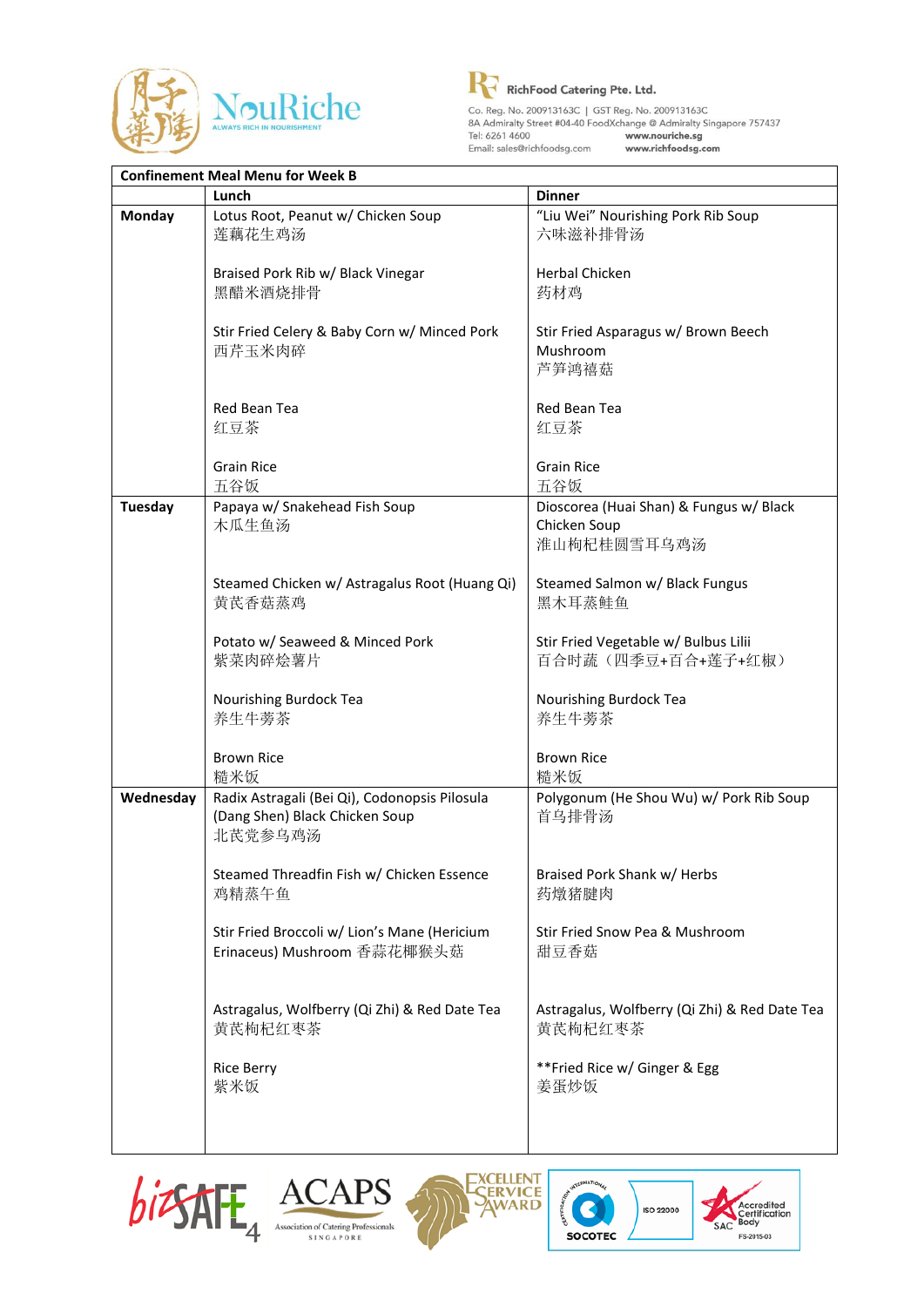



Co. Reg. No. 200913163C | GST Reg. No. 200913163C<br>
8A Admiralty Street #04-40 FoodXchange @ Admiralty Singapore 757437<br>
Tei: 6261 4600<br>
Email: pale@ichbfoodca.com www.noutrible.edg.r Email: sales@richfoodsg.com www.richfoodsg.com

| Thursday | Seaweed & Soybean w/ Pork Rib Soup        | Four Elements w/ Chicken Soup                 |
|----------|-------------------------------------------|-----------------------------------------------|
|          | 海带黄豆排骨汤                                   | 四物鸡汤(当归, 川芎, 白芍, 熟地)                          |
|          |                                           |                                               |
|          | Stir Fried Rice Wine Chicken              | Pig's Trotter in Ginger & Vinegar             |
|          | 米酒鸡                                       | 猪脚姜醋                                          |
|          |                                           |                                               |
|          | Stir Fried Spinach w/ Anchovies           | Baked Cauliflower w/ Sliced Snakehead Fish    |
|          | 波菜银鱼                                      | 焗烤椰香生魚片                                       |
|          |                                           |                                               |
|          |                                           |                                               |
|          | <b>Wellness Tea</b>                       | <b>Wellness Tea</b>                           |
|          | 保健茶                                       | 保健茶                                           |
|          |                                           |                                               |
|          | <b>Grain Rice</b>                         | <b>Grain Rice</b>                             |
|          | 五谷饭                                       | 五谷饭                                           |
| Friday   | Pumpkin w/ Minced Pork Soup               | "Si Shen" Herbal w/ Pork Rib Soup             |
|          | 南瓜浓汤                                      | 四神排骨汤                                         |
|          |                                           |                                               |
|          | Grilled Chicken w/ Italian Herbs          | Steamed Red Snapper Fish w/ Ginger &          |
|          | 意式香料烤鸡排                                   | Sesame Oil                                    |
|          |                                           |                                               |
|          |                                           | 姜丝, 麻油蒸红鲷鱼                                    |
|          |                                           |                                               |
|          | Stir Fried French Bean w/ Mushroom        | Stir Fried Asparagus w/ Capsicum              |
|          | 冬菇奶香四季豆                                   | 彩椒芦笋                                          |
|          |                                           |                                               |
|          | Black Bean & Licorice Tea                 | Black Bean & Licorice Tea                     |
|          | 黑豆甘草茶                                     | 黑豆甘草茶                                         |
|          |                                           |                                               |
|          | **Spaghetti                               | <b>Red Rice</b>                               |
|          | 红酱意大利面                                    | 红米饭                                           |
|          |                                           |                                               |
| Saturday | Gastrodia (Tian Ma) w/ Black Chicken Soup | Papaya Peanut, Black Eye Pea w/ Pig's Trotter |
|          | 天麻乌鸡汤                                     | Soup                                          |
|          |                                           |                                               |
|          |                                           | 木瓜花生眉豆红枣猪脚汤                                   |
|          |                                           |                                               |
|          | Stewed Pork Rib w/ Potato                 | Stir Fried Diced Chicken w/ Mushroom, Ginger  |
|          | 马铃薯焖排骨                                    | & Sesame Oil                                  |
|          |                                           | 姜麻, 蘑菇炒鸡丁                                     |
|          |                                           |                                               |
|          | Chayote w/ Sliced Snakehead Fish          | Stir Fried Broccoli w/ White Fungus           |
|          | 佛手片生鱼片                                    | 花椰白木耳                                         |
|          |                                           |                                               |
|          | Red Date Tea                              | Red Date Tea                                  |
|          | 红枣茶                                       | 红枣茶                                           |
|          |                                           |                                               |
|          | <b>Brown Rice</b>                         | <b>Brown Rice</b>                             |
|          |                                           |                                               |
|          | 糙米饭                                       | 糙米饭                                           |
|          |                                           |                                               |
|          |                                           |                                               |
|          |                                           |                                               |
|          |                                           |                                               |







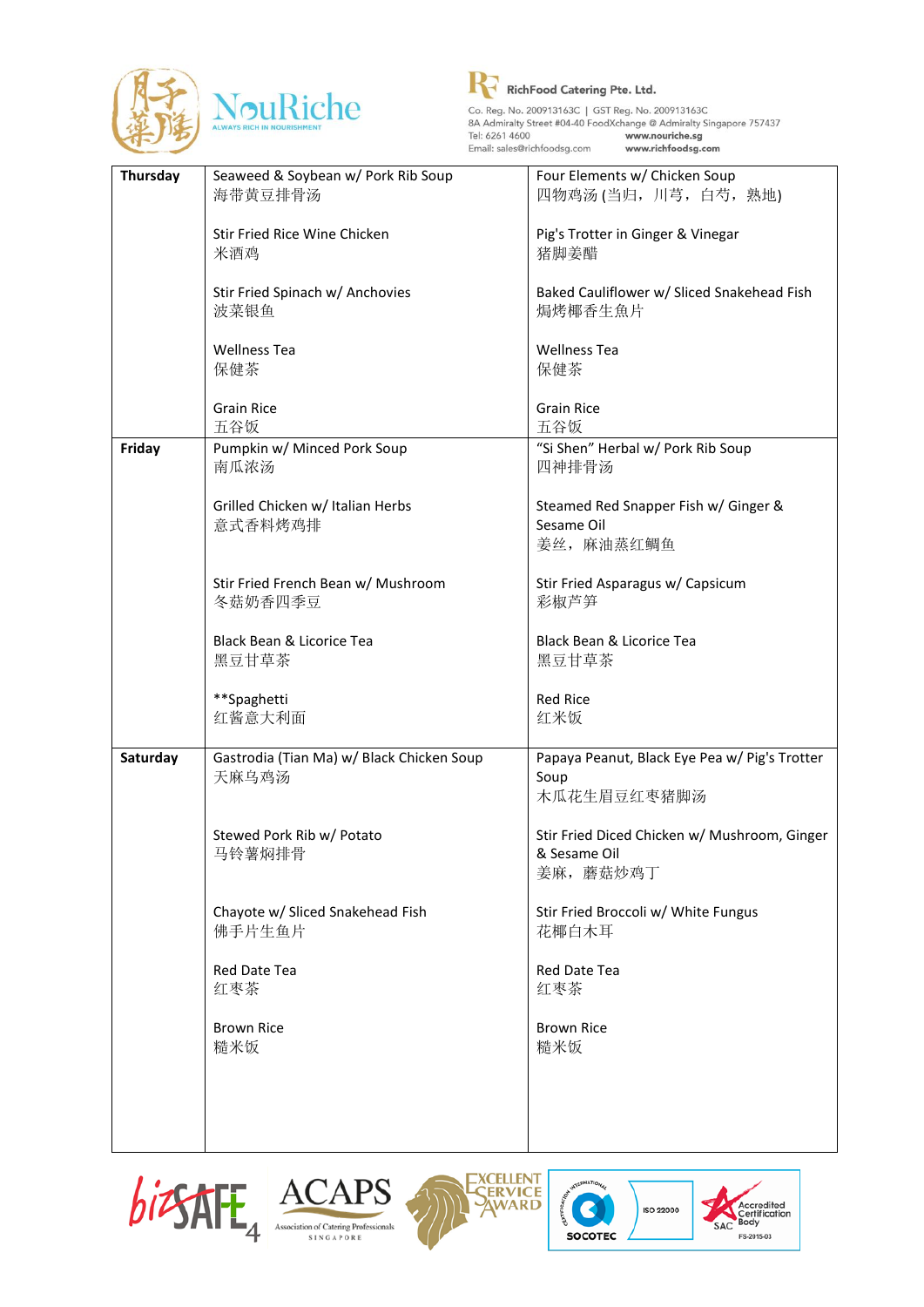

R RichFood Catering Pte. Ltd. Co. Reg. No. 200913163C | GST Reg. No. 200913163C<br>
8A Admiralty Street #04-40 FoodXchange @ Admiralty Singapore 757437<br>
Tei: 6261 4600<br>
Email: pale@ichkfoodca.com www.nutrible.edg.r Email: sales@richfoodsg.com www.richfoodsg.com

| Sunday | Peanut, Red Date w/ Snakehead Fish Soup | Szechuan Lovage Root (Chuan Xiong) & Black     |
|--------|-----------------------------------------|------------------------------------------------|
|        | 花生红枣生鱼汤                                 | Date w/ Chicken Soup                           |
|        |                                         | 川芎黑枣鸡汤                                         |
|        |                                         |                                                |
|        | Fuzhou Red Wine Chicken                 | Stir Fried Red Snapper Fish w/ Sliced Ginger & |
|        | 福州红酒鸡                                   | Sesame Oil                                     |
|        |                                         | 麻油炒红鲷鱼                                         |
|        |                                         |                                                |
|        | Stir Fried King Oyster Mushrooms        | Braised Bean Curd (Claypot Style)              |
|        | 鲜味鲜菇(杏鲍菇+雪白菇)                           | 葱烧豆腐                                           |
|        | Qi Invigorating Tea                     | Qi Invigorating Tea                            |
|        | 益气补虚养身茶                                 | 益气补虚养身茶                                        |
|        |                                         |                                                |
|        | <b>Rice Berry</b>                       | <b>Rice Berry</b>                              |
|        | 紫米饭                                     | 紫米饭                                            |
|        |                                         |                                                |

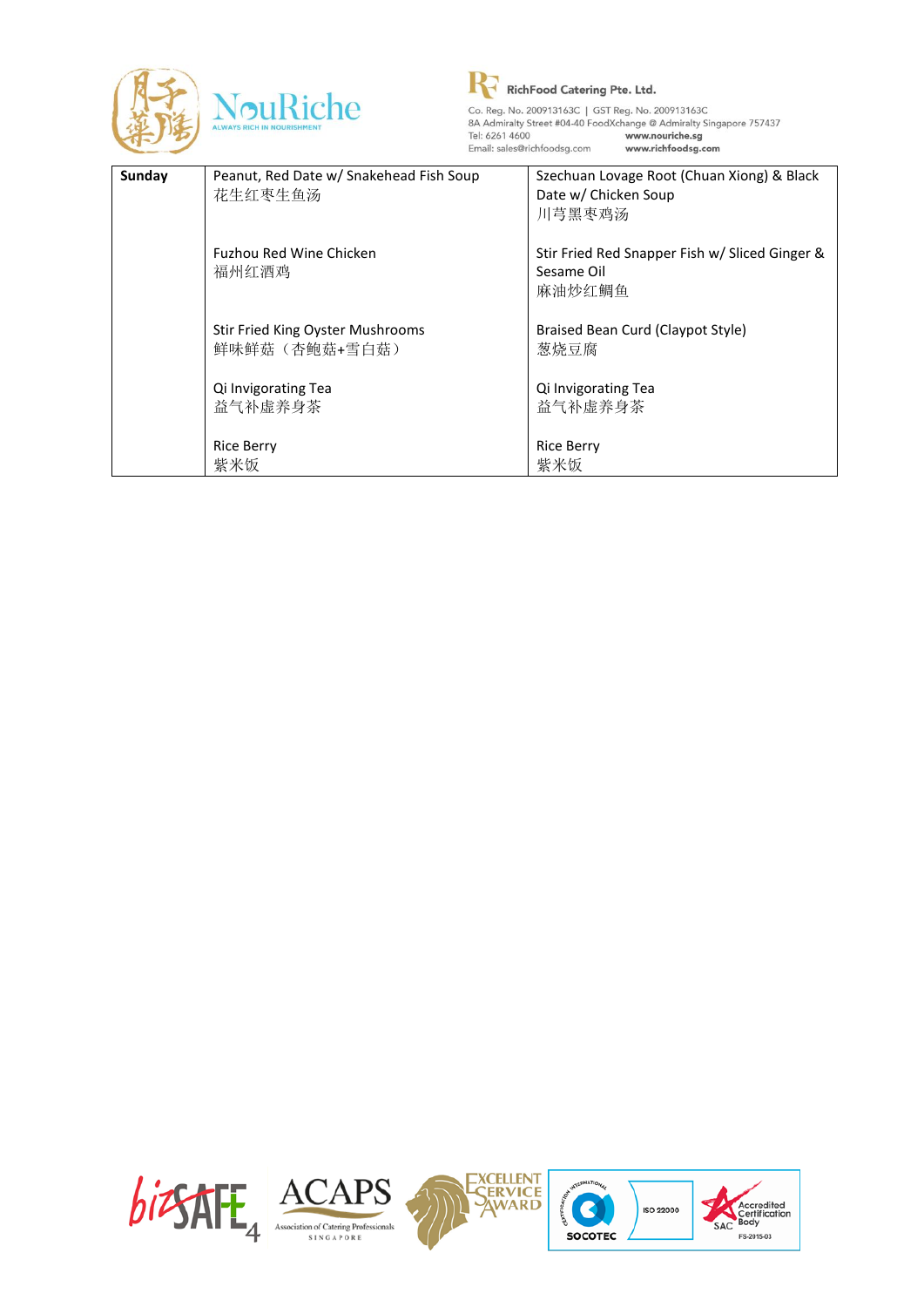



Co. Reg. No. 200913163C | GST Reg. No. 200913163C<br>
8A Admiralty Street #04-40 FoodXchange @ Admiralty Singapore 757437<br>
Tei: 6261 4600<br>
Email: pale@ichbfoodca.com www.noutribe.edg.r Email: sales@richfoodsg.com www.richfoodsg.com

|                | <b>Confinement Meal Menu for Week C</b>                                    |                                                                 |  |
|----------------|----------------------------------------------------------------------------|-----------------------------------------------------------------|--|
|                | Lunch                                                                      | <b>Dinner</b>                                                   |  |
| <b>Monday</b>  | Red Date, Chicken w/ Rice Wine Soup<br>红枣鸡米酒汤                              | Codonopsis Pilosula (Dang Shen) w/ Salmon<br>Soup<br>党参鲑鱼汤      |  |
|                | Steamed Pig's Trotter w/ Herbs<br>药膳蒸猪脚                                    | Honey Glazed Chicken Drumstick w/ Sliced<br>Ginger<br>姜丝, 蜜汁鸡小腿 |  |
|                | Broccoli w/ Sliced Snakehead Fish<br>西兰花生鱼片                                | Stir Fried Kai Lan w/ Double Mushrooms<br>芥兰双菇 (鸿禧菇+白菇)         |  |
|                | Red Bean Tea<br>红豆茶                                                        | Red Bean Tea<br>红豆茶                                             |  |
|                | <b>Grain Rice</b><br>五谷饭                                                   | <b>Grain Rice</b><br>五谷饭                                        |  |
| <b>Tuesday</b> | Lemon Grass w/ Pork Rib Soup<br>香茅排骨汤                                      | "Ba Zhen" w/ Chicken Soup<br>八珍鸡汤                               |  |
|                | Salmon w/ Teriyaki Sauce<br>照烧鲑鱼                                           | Sliced Pork w/ Double Mushrooms<br>双鲍菇炒肉片(杏鲍菇+鲍鱼菇)              |  |
|                | Stir Fried Green Bean & Baby Corn w/ Diced<br>Chicken<br>毛豆, 玉米炒鸡丁         | Stir Fried Spinach w/ Anchovies<br>波菜银鱼                         |  |
|                | Nourishing Burdock Tea<br>养生牛蒡茶                                            | Nourishing Burdock Tea<br>养生牛蒡茶                                 |  |
|                | <b>Brown Rice</b><br>糙米饭                                                   | <b>Brown Rice</b><br>糙米饭                                        |  |
| Wednesday      | Eucommia Bark (Du Zhong), Hawthorn (Shan<br>Zha) w/ Chicken Soup<br>杜仲山楂鸡汤 | Black Bean w/ Pig's Trotter Soup<br>黑豆猪脚汤                       |  |
|                | Braised Pork Rib w/ Ginger & Onion<br>姜葱烧排骨                                | Steamed Threadfin Fish w/ Ginger & Sesame<br>Oil<br>老姜麻油蒸午鱼     |  |
|                | Stir Fried Snow Pea w/ Mushroom<br>甜豆美白菇                                   | Stir Fried Sliced Pork w/ Asparagus<br>芦笋肉片                     |  |
|                | Astragalus, Wolfberry (Qi Zhi) & Red Date Tea<br>黄芪枸杞红枣茶                   | Astragalus, Wolfberry (Qi Zhi) & Red Date Tea<br>黄芪枸杞红枣茶        |  |
|                | <b>Rice Berry</b><br>紫米饭                                                   | **Fried Rice w/ Ginger & Egg<br>姜蛋炒饭                            |  |







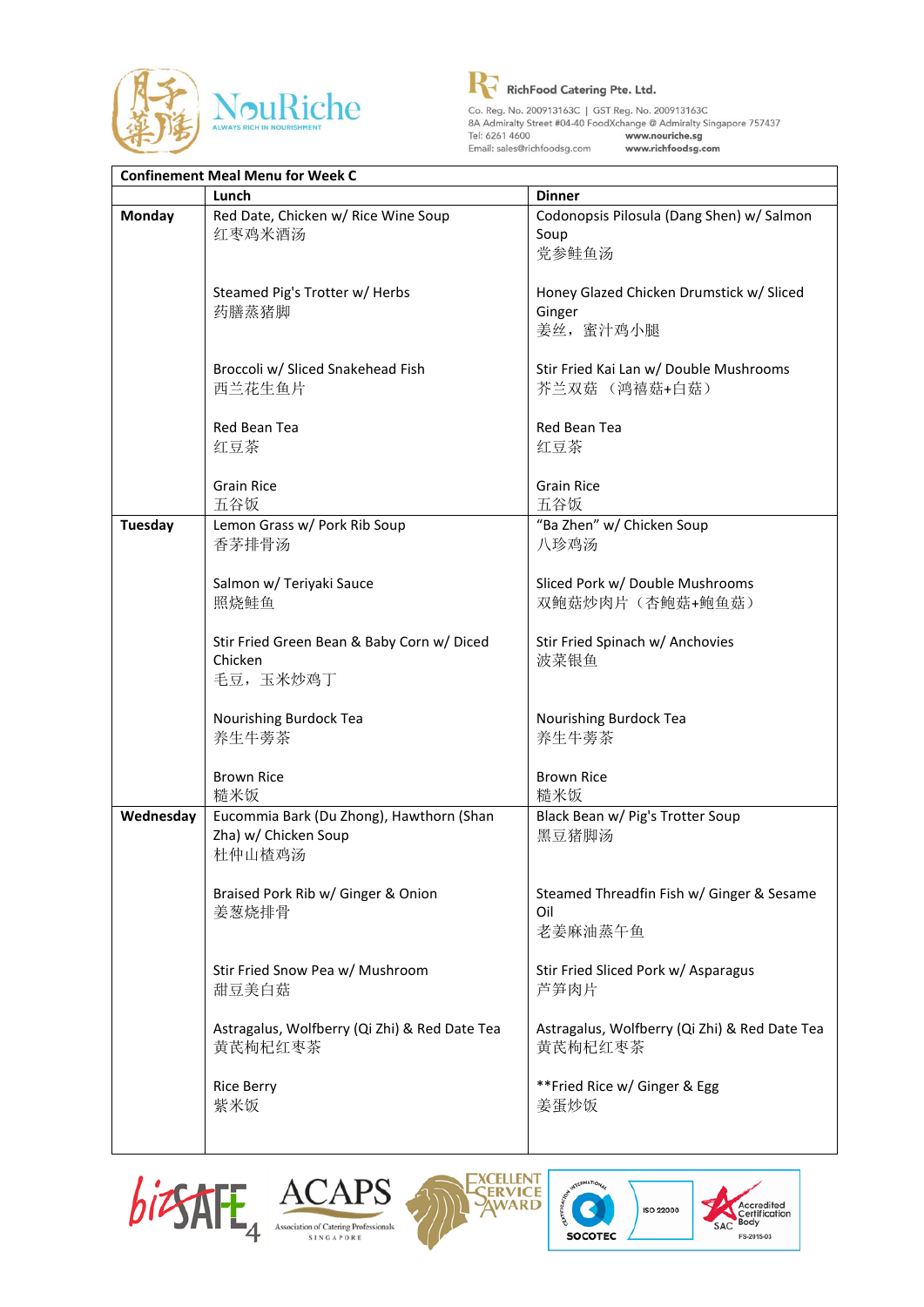



| Thursday | "Si Shen" Herbal w/ Pork Rib Soup        | Cordyceps w/ Chicken Soup                    |
|----------|------------------------------------------|----------------------------------------------|
|          | 四神排骨汤                                    | 虫草鸡汤                                         |
|          |                                          |                                              |
|          | "Hong Zao" (Red Glutinous Rice) Fish     |                                              |
|          |                                          | Pig's Trotter in Ginger & Vinegar            |
|          | 红糟鱼                                      | 猪脚姜醋                                         |
|          |                                          |                                              |
|          | Stir Fried Kai Lan w/ Shredded Chicken   | Stir Fried Broccoli w/ White Fungus          |
|          | 芥兰鸡丝                                     | 绿椰银杏白木耳                                      |
|          |                                          |                                              |
|          | <b>Wellness Tea</b>                      | <b>Wellness Tea</b>                          |
|          | 保健茶                                      | 保健茶                                          |
|          |                                          |                                              |
|          | <b>Grain Rice</b>                        | <b>Grain Rice</b>                            |
|          | 五谷饭                                      | 五谷饭                                          |
|          |                                          |                                              |
| Friday   | Borscht Soup w/ Pork                     | Nourishing Red Date w/ Snakehead Fish Soup   |
|          | 罗宋猪肉汤                                    | 滋养红枣生鱼汤                                      |
|          |                                          |                                              |
|          | Grilled Chicken w/ Basil                 | Braised Pork Rib w/ Ginger                   |
|          | 萝勒烤鸡排                                    | 姜丝, 红烧排骨                                     |
|          |                                          |                                              |
|          | Stir Fried Mushroom w/ Garlic            | Stir Fried French Bean w/ Sliced Chicken     |
|          | 蒜香鲜菇                                     | 四季豆炒鸡片                                       |
|          |                                          |                                              |
|          |                                          | Black Bean & Licorice Tea                    |
|          | Black Bean & Licorice Tea                |                                              |
|          | 黑豆甘草茶                                    | 黑豆甘草茶                                        |
|          |                                          |                                              |
|          | **Spaghetti                              | <b>Red Rice</b>                              |
|          | 白酱意大利面                                   | 红米饭                                          |
|          |                                          |                                              |
| Saturday | Eucommia Bark (Du Zhong) w/ Chicken Soup | Lotus Seed & Papaya w/ Pork Rib Soup         |
|          | 杜仲补腰鸡汤                                   | 莲子木瓜排骨汤                                      |
|          |                                          |                                              |
|          | Steamed Sliced Pork w/ Pumpkin           | Stir Fried Diced Chicken w/ Capsicum &       |
|          | 粉蒸南瓜肉片                                   | Cashew                                       |
|          |                                          | 彩椒,腰果炒鸡丁                                     |
|          |                                          |                                              |
|          |                                          |                                              |
|          | Stir Fried Spinach w/ Enoki Mushroom     | Braised Bean Curd, Red Carrot & Black Fungus |
|          | 波菜炒金针菇                                   | w/ Sliced Pork                               |
|          |                                          | 家常豆腐                                         |
|          |                                          |                                              |
|          | Red Date Tea                             | Red Date Tea                                 |
|          | 红枣茶                                      | 红枣茶                                          |
|          |                                          |                                              |
|          | <b>Brown Rice</b>                        | <b>Brown Rice</b>                            |
|          | 糙米饭                                      | 糙米饭                                          |
|          |                                          |                                              |
|          |                                          |                                              |
|          |                                          |                                              |
|          |                                          |                                              |
|          |                                          |                                              |
|          |                                          |                                              |







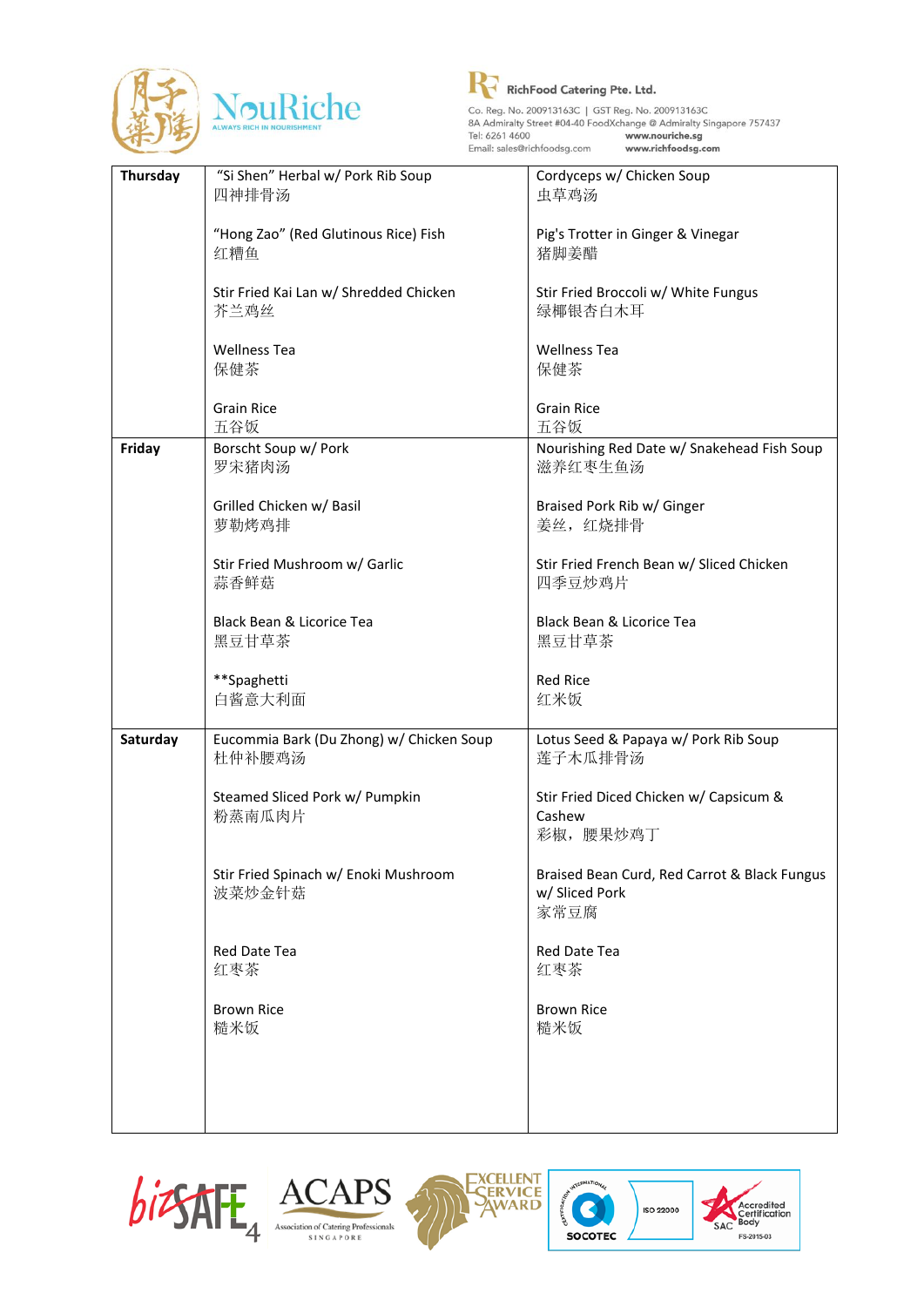

| Sunday | Astragalus Root (Huang Qi) w/ Salmon Soup<br>黄芪鲑鱼汤                                      | Szechuan Lovage Root (Chuan Xiong) & Black<br>Date w/ Black Chicken Soup<br>川芎黑枣乌鸡汤 |
|--------|-----------------------------------------------------------------------------------------|-------------------------------------------------------------------------------------|
|        | Steamed Chicken w/ Ginger, Sesame Oil,<br>Wolfberry (Qi Zhi) & Lotus seed<br>姜麻, 枸杞莲子蒸鸡 | Stir Fried Sliced Pork w/ Black Fungus &<br>Sesame<br>黑木耳, 姜麻炒肉片                    |
|        | Stir Fried Sliced Lotus Root w/ Baby Corn<br>玉米芯烩藕片                                     | Stir Fried Kai Lan w/ Mushroom<br>香菇芥兰                                              |
|        | Qi Invigorating Tea<br>益气补虚养身茶                                                          | Qi Invigorating Tea<br>益气补虚养身茶                                                      |
|        | <b>Rice Berry</b><br>紫米饭                                                                | <b>Rice Berry</b><br>紫米饭                                                            |

*\* All meal comes with complimentary 1 x serving of Rice and 2 x serving of Tea.*

## **Ginger**

\*Ginger reduces all symptoms that are associated with motion sickness including nausea, dizziness, vomiting, and cold sweating. Ginger has also been effective in treating the nausea and vomiting that is associated with pregnancy. It contains high levels of active substances, so even a small dosage provides beneficial effects.

#### **Sesame Oil**

\*Sesame oil is pressed from the tiny sesame seed. It is cholesterol-free. There are numerous compounds and antioxidants within the sesame seed that are imparted into the oil. Sesame oil has a lowering effect on blood pressure and levels of sodium in the blood. Sesame oil also is good for blood sugar levels. The seeds are especially high in copper, manganese, calcium, and magnesium. Some good benefits of sesame oil are: promotes bone growth, fights anxiety and depression, helps circulation and metabolism.

#### **Understanding the Herbs:**

Astragalus Root (Huang Qi) / 黄芪 \*Astragalus Root (Huang Qi) tonifies spleen and augments Qi.

Black Bean / 黑豆 \*Black Beans replenish blood, promote secretion of breast milk, and brighten eyesight.

Black Date / 黑枣 \*Black date nourishes blood and reduce hypertension.

Bulbus Lilii (Bai He) / 百合

\*Bulbus Lilii (Bai He) nourishes Yin and moistening lung, which is used for indications like chronic cough due to Yin deficiency, and blood in sputum. And it clears heart heat, and calms spirit.

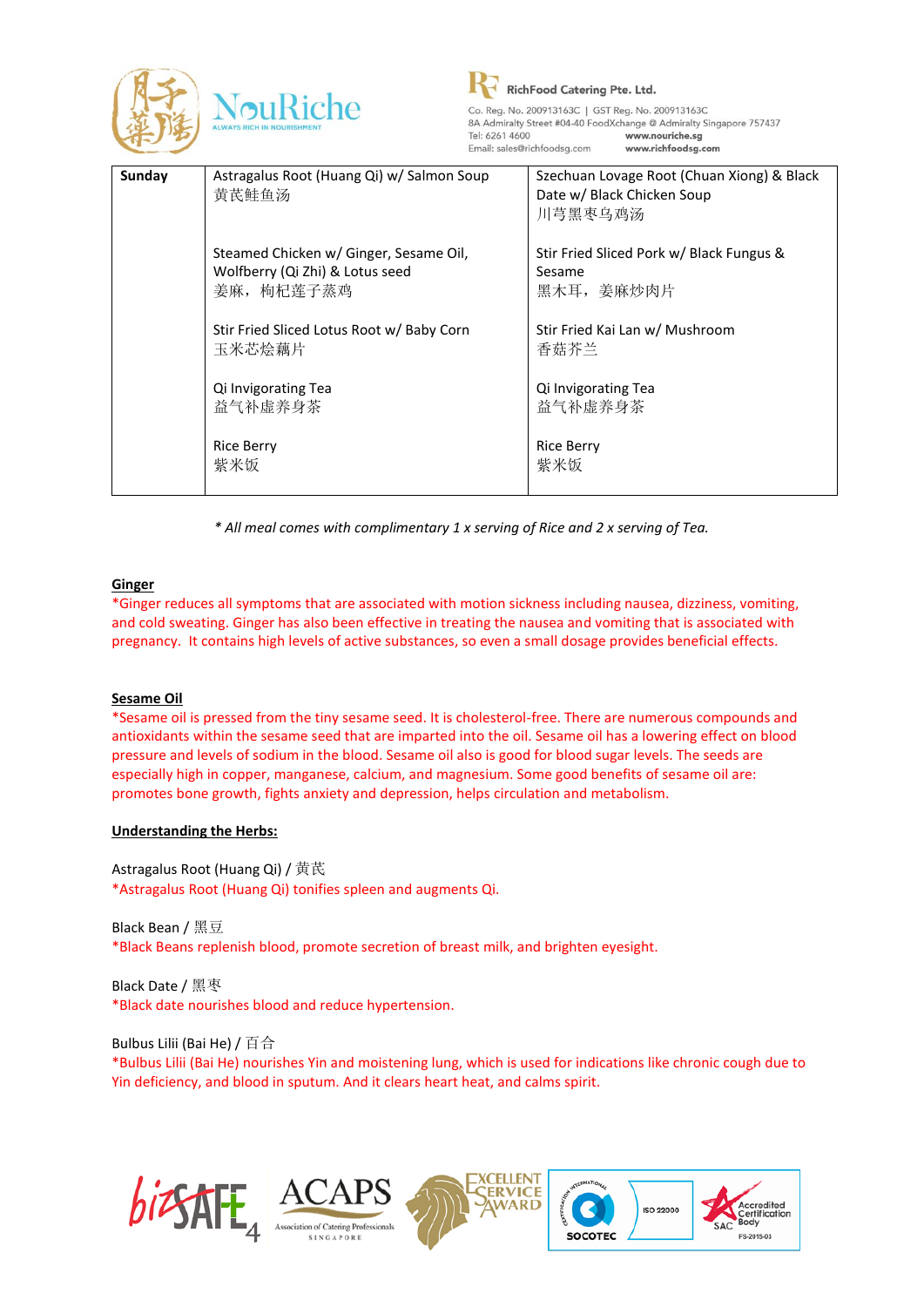

Burdock Root (Niu Bang) / 牛蒡 \*Burdock Root (Niu Bang) is a blood purifier, lymphatic system strengthener, natural diuretic and skin healer. It also defends against diabetes, combats cancer, improves arthritis, helps treat an enlarged spleen and fights tonsillitis.

Chinese Angelica Root (Dang Gui) / 当归 \*Chinese Angelica (Dang Gui) enriches blood, promote blood high levels of active substances, so even a small dosage provides beneficial effects.

Chinese Foxglove (Shu Di Huang) / 熟地 \*Chinese Foxglove (Shu Di Huang) tonifies blood & nourishes Yin.

Chinese Motherwort (Yi Mu Cao) / 益母草 \*Chinese Motherwort (Yi Mu Cao) is commonly used to treat gynecological diseases such as blood stasis and abdominal pain after childbirth.

Codonopsis Root (Dang Shen) / 党参 \*Codonopsis Root (Dang Shen) improves digestive system, corrects blood deficiency and enhances Qi.

Cordyceps / 虫草 \*Cordyceps improves respiratory health, increase oxygen uptake, boost heart health, detoxify the body, prevent certain types of cancer, slow the aging process, increases energy, and improves the immune system.

Dioscorea Polystachya (Chinese Yam) / 山药 \*Dioscorea Polystachya (Chinese Yam) helps to accelerate the growth of healthy tissue and reduce healing time.

Dioscorea (Huai Shan) / 准山 \*Dioscorea (Huai Shan) nourishes the heart, spleen, benefit blood and calm the spirit.

Eucommia Bark (Du Zhong) / 杜仲

\*Eucommia Bark (Du Zhong) has varying degrees of regulation on the immune system, endocrine system, central nervous system, circulatory system and urinary systems.

Gastrodia (Tian Ma) / 天麻

\*Gastrodia (Tian Ma) extinguishes wind and alleviates pain. It calms the spirit.

Ginkgo / 白果 \*Ginkgo has high antioxidant and anti-inflammatory properties.

Hawthorn (Shan Zha) / 山楂 \*Hawthorn can help restore a harmonious balance between Yin and Yang.

Lemon Grass / 香茅 \*Lemongrass helps to expel wind and remove dampness, disperse swelling and alleviate pain.

Longan / 桂圆 \*Logan strengthens heart and spleen, nourish blood to induce tranquilization.

Lotus Root / 莲藕 \*Lotus Root nourishes blood and builds muscles.







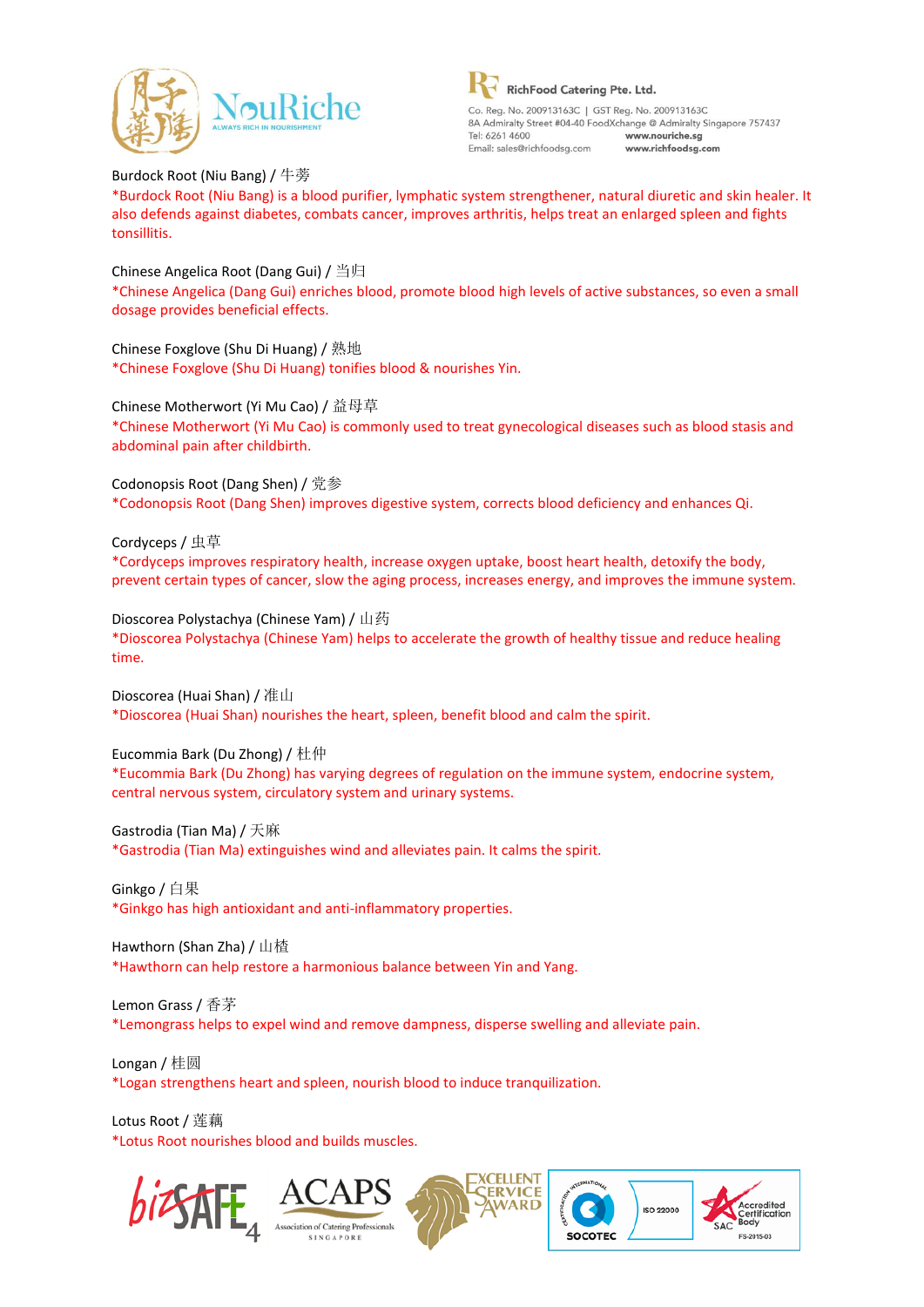

Lotus Seed / 莲子 \*Lotus Seeds are a rich source of phosphorus, protein, potassium and magnesium. The seeds contain low levels of sugar, sodium, cholesterol and saturated fat.

Red Date / 红枣 \*Red Date helps to tonify the spleen, replenish Qi, nourish blood and ease the mind.

"Hong Zao" (Red Glutinous Rice) / 红糟 \*"Hong Zao" (Red Glutinous Rice) lowers bad cholesterol, strengthening cardio and regulating menses. Promotes blood circulation, helps discharge of blood clots.

Polygonum (He Shou Wu) / 何首乌 \*Polygonum (He Shou Wu) replenishes the liver & the kidneys with vital essence & blood. It strengthens the tendon & bones.

Salvia Root (Dan Shen) / 丹参 \*Salvia Root (Dan Shen) rids blood clots, pain, invigorates blood and breakup blood stasis.

Solomonseal Rhizome (Yu Zhu) / 玉竹 \*Solomonseal Rhizome (Yu Zhu) nourishes yin and moistens internal dryness.

Szechuan Lovage Root (Chuan Xiong) / 川芎 \*Szechuan Lovage Root (Chuan Xiong) promotes circulation of Qi and blood, expels wind.

Turmeric Ginger / 黄姜 \*Turmeric Ginger clears infection and inflammation on the inside and outside of the body.

White Peony (Bai Shao) / 白芍 \*White Peony (Bai Shao) nourishes blood, activates circulation and cools blood; has astringent actions; pacifies liver and alleviates pain.

Wolfberry (Qi Zhi) / 枸杞 \*Wolfberry (Qi Zhi) is rich in polysaccharide and vitamins. It helps reinforce the liver and the kidneys, replenish vital essence and improve vision.

# **Understanding the Vegetables:**

Asparagus / 芦笋 \*Asparagus is a good source of dietary fiber, niacin, phosphorus, protein and iron.

Basil / 萝勒 \*Basil provides vitamin A, which contains beta-carotenes, powerful antioxidants.

Bean Curd / 豆腐 \*Bean Curd is a good source of protein and contains all eight essential amino acids. It is also an excellent source of iron and calcium and the minerals manganese, selenium and phosphorous.

Broccoli / 西兰花 \*Broccoli is an excellent source of vitamins A, C, & K, folic acid and fiber.







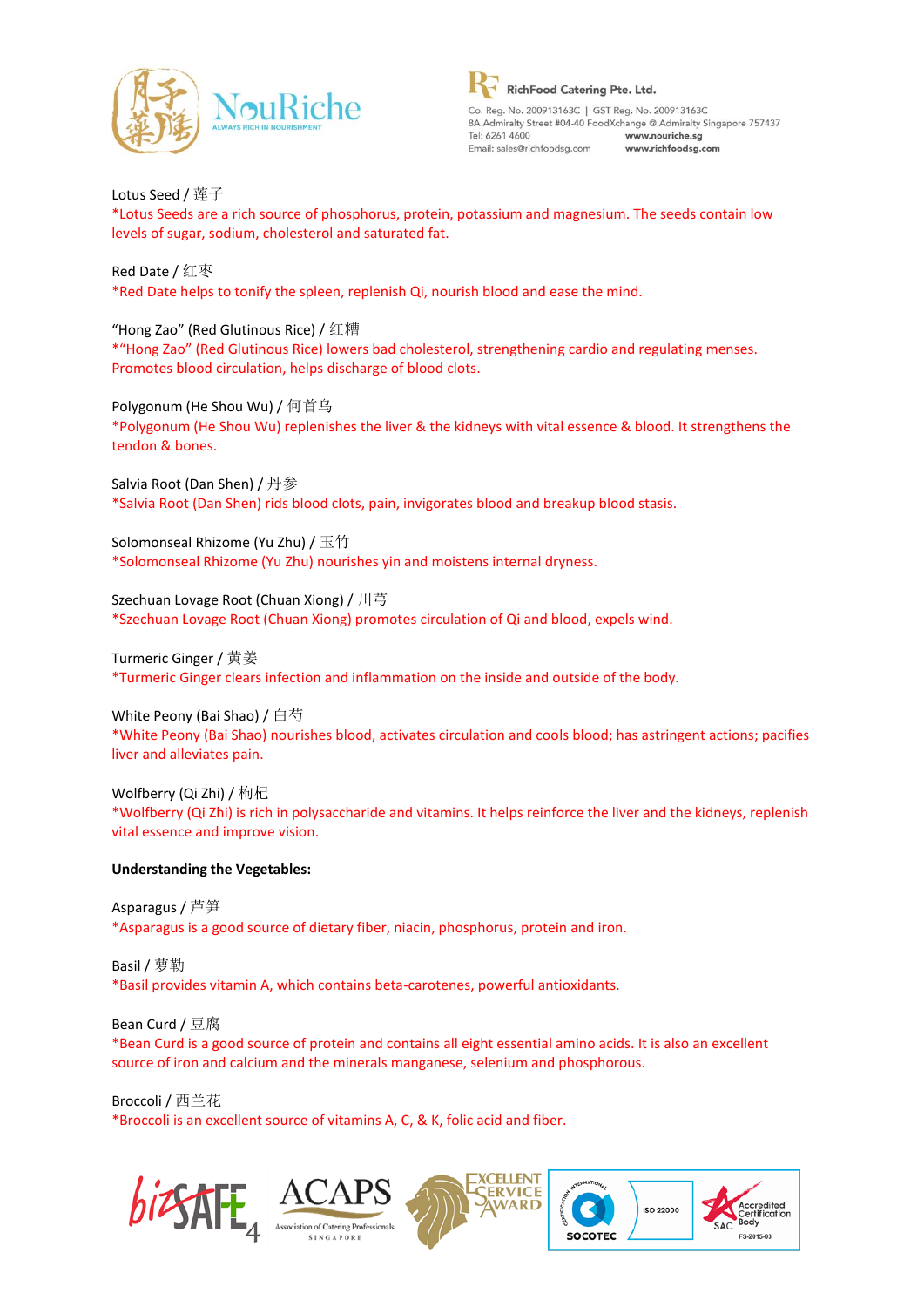

Cauliflower / 椰菜花 \*Cauliflower provides special nutrient support for three body systems. These three systems are the body's detox system, its antioxidant system and inflammatory/anti-inflammatory system.

## Capsicum (Bell Pepper) / 彩椒

\*Capsicum (Bell pepper) is a good source of phytochemicals, providing exceptional antioxidant activity.

Celery / 西芹 \*Celery provides an excellent source of vitamin C and fiber.

Chayote / 佛手瓜 \*Chayote is very low in calories. It contains rich source of dietary fiber, antioxidants, minerals and vitamins.

French Bean / 四季豆 \*French bean has a great source of folate, fiber and vitamin K.

Green Soybean / 毛豆

\*Green beans are a good source of copper, vitamin B1, chromium, magnesium, calcium, potassium, phosphorus, choline, vitamin A (in the form of carotenoids), niacin, protein, omega-3 fatty acids, iron, vitamin B6 and vitamin E.

Kai Lan / 芥兰 \*Kai Lan is rich in iron, calcium, manganese and potassium.

Long Beans / 菜豆

\*Long beans contain beta-carotene, chlorophyll, vitamins B1 & B2, protein, thiamine, riboflavin, phosphorus, iron, fiber and pectin. It is useful for controlling blood sugar levels, treat hypertension, minimizes the risk of stroke, heart attack, treating constipation, and improve the functioning of the digestive organs.

Papaya / 木瓜 \*The papaya and peanuts enrich the milk glands.

Potato / 马铃薯 \*Potatoes are one of the richest sources of starch, vitamins, minerals and dietary fiber.

Pumpkin / 南瓜 \*Pumpkin is rich in vital antioxidants, and vitamins. Contains vitamin A and flavonoid poly-phenolic antioxidants such as leutin, xanthin, and carotenes in abundance.

Seaweed / 海带 \* Seaweed is an excellent source of the B-vitamin folate and magnesium, as well as a great source of iron, calcium and the B-vitamins riboflavin and pantothenic acid.

Spinach / 菠菜 \*Spinach is low in calories, yet extremely high in vitamins and minerals.

Snow Pea / 甜豆 \*Snow Pea has high concentration of vitamins and minerals. It provides the carotenoid phytonutrients, lutein and zeaxanthin, which are known to promote vision and eye health.